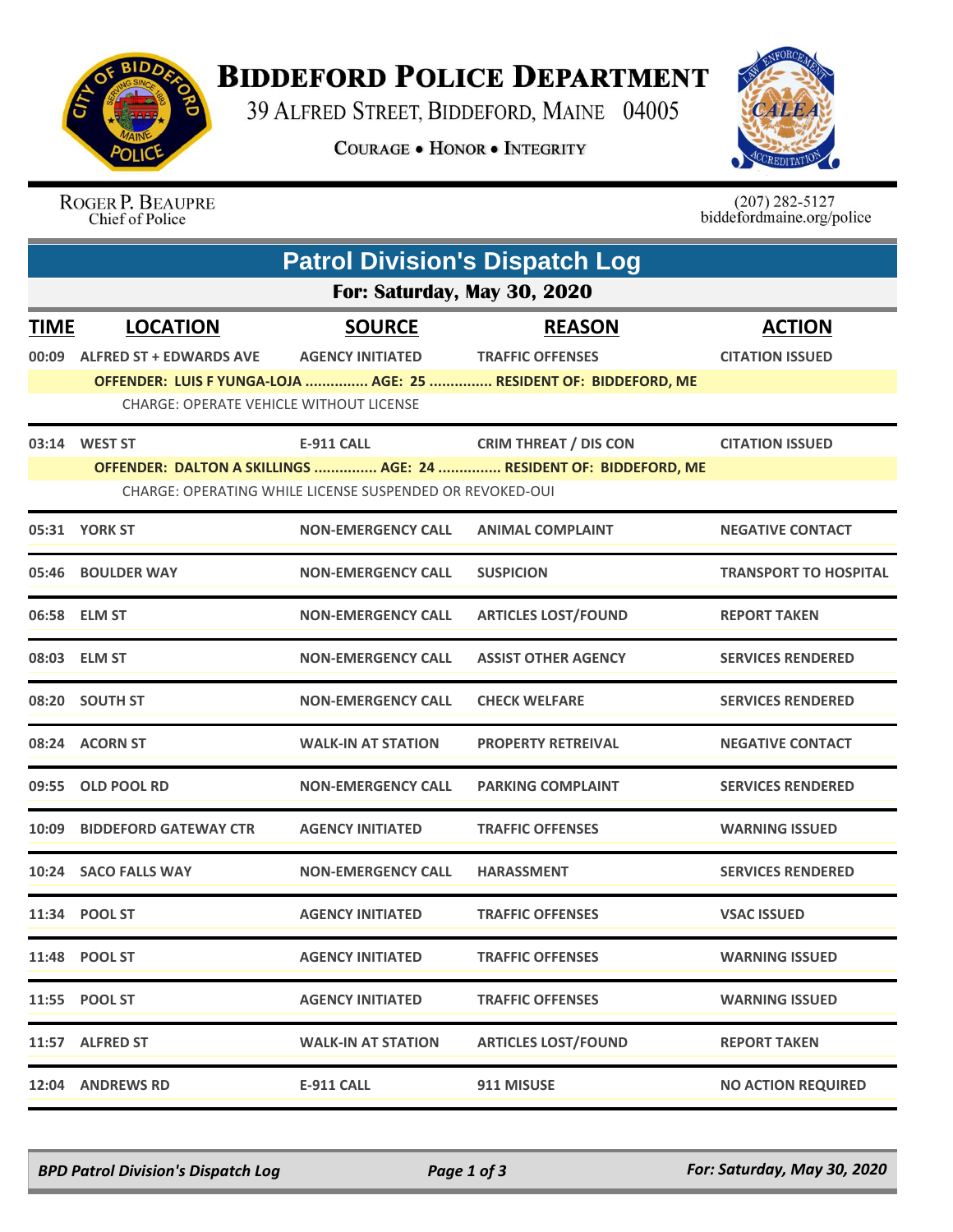| <b>TIME</b> | <b>LOCATION</b>                               | <b>SOURCE</b>             | <b>REASON</b>              | <b>ACTION</b>                |
|-------------|-----------------------------------------------|---------------------------|----------------------------|------------------------------|
|             | 12:09 ALFRED ST                               | <b>NON-EMERGENCY CALL</b> | <b>SUSPICION</b>           | <b>GONE ON ARRIVAL</b>       |
|             | 12:43 ALFRED ST                               | <b>WALK-IN AT STATION</b> | <b>PAPERWORK</b>           | <b>PAPERWORK SERVED</b>      |
|             | 12:45 GRANITE ST                              | <b>AGENCY INITIATED</b>   | <b>TRAFFIC OFFENSES</b>    | <b>VSAC ISSUED</b>           |
|             | 13:43 CLIFFORD ST                             | <b>AGENCY INITIATED</b>   | <b>TRAFFIC OFFENSES</b>    | <b>VSAC ISSUED</b>           |
|             | 13:52 BARRA RD                                | <b>AGENCY INITIATED</b>   | <b>DISABLED VEHICLE</b>    | <b>NO ACTION REQUIRED</b>    |
|             | 14:02 ALFRED ST                               | <b>RADIO</b>              | <b>ANIMAL COMPLAINT</b>    | <b>SERVICES RENDERED</b>     |
|             | <b>14:13 MAIN ST</b>                          | <b>NON-EMERGENCY CALL</b> | <b>CRIMINAL MISCHIEF</b>   | <b>FIELD INTERVIEW</b>       |
|             | 14:19 SOUTH ST                                | <b>NON-EMERGENCY CALL</b> | <b>TRESPASSING</b>         | <b>FIELD INTERVIEW</b>       |
|             | 14:25 ELM ST                                  | <b>AGENCY INITIATED</b>   | <b>SCAM</b>                | <b>REPORT TAKEN</b>          |
|             | 15:01 ALFRED ST                               | <b>NON-EMERGENCY CALL</b> | <b>ASSIST OTHER AGENCY</b> | <b>SERVICES RENDERED</b>     |
|             | 16:01 ALFRED ST                               | <b>AGENCY INITIATED</b>   | <b>TRAFFIC OFFENSES</b>    | <b>VSAC ISSUED</b>           |
|             | <b>16:39 FORTUNES ROCKS RD</b>                | <b>AGENCY INITIATED</b>   | <b>PARKING COMPLAINT</b>   | <b>PARKING TICKET ISSUED</b> |
|             | 17:15 ELM ST                                  | <b>E-911 CALL</b>         | <b>DISTURBANCE / NOISE</b> | <b>REPORT TAKEN</b>          |
|             | 17:54 WEST ST                                 | <b>E-911 CALL</b>         | 911 MISUSE                 | <b>DISPATCH HANDLED</b>      |
|             | 17:56 ELM ST                                  | <b>NON-EMERGENCY CALL</b> | <b>THEFT</b>               | <b>REPORT TAKEN</b>          |
|             | 18:00 ALFRED ST + MEDICAL CENTER D E-911 CALL |                           | <b>DRUNKENNESS</b>         | <b>SERVICES RENDERED</b>     |
|             | 18:24 KING ST                                 | <b>NON-EMERGENCY CALL</b> | <b>NOISE COMPLAINT</b>     | <b>NO VIOLATION</b>          |
|             | 18:30 ALFRED ST                               | <b>NON-EMERGENCY CALL</b> | <b>CHECK WELFARE</b>       | <b>NEGATIVE CONTACT</b>      |
|             | 19:10 HILL ST + BACON ST                      | <b>AGENCY INITIATED</b>   | <b>TRAFFIC OFFENSES</b>    | <b>VSAC ISSUED</b>           |
|             | 19:14 ALFRED ST                               | <b>NON-EMERGENCY CALL</b> | <b>PARKING COMPLAINT</b>   | <b>CANCELLED IN ROUTE</b>    |
|             | 19:31 ALFRED ST + EDWARDS AVE                 | <b>E-911 CALL</b>         | <b>CHECK WELFARE</b>       | <b>TRANSPORT TO HOSPITAL</b> |
|             | 20:12 HAVEY AVE                               | E-911 CALL                | 911 MISUSE                 | <b>DISPATCH HANDLED</b>      |
|             | 20:22 CLEAVES ST                              | <b>NON-EMERGENCY CALL</b> | <b>NOISE COMPLAINT</b>     | <b>UNFOUNDED</b>             |
|             | 20:34 ALFRED ST + MYRTLE ST                   | <b>NON-EMERGENCY CALL</b> | <b>SUSPICION</b>           | <b>UNABLE TO LOCATE</b>      |
|             | 20:36 SWAN BROOK RD                           | E-911 CALL                | 911 MISUSE                 | <b>SERVICES RENDERED</b>     |

*BPD Patrol Division's Dispatch Log Page 2 of 3 For: Saturday, May 30, 2020*